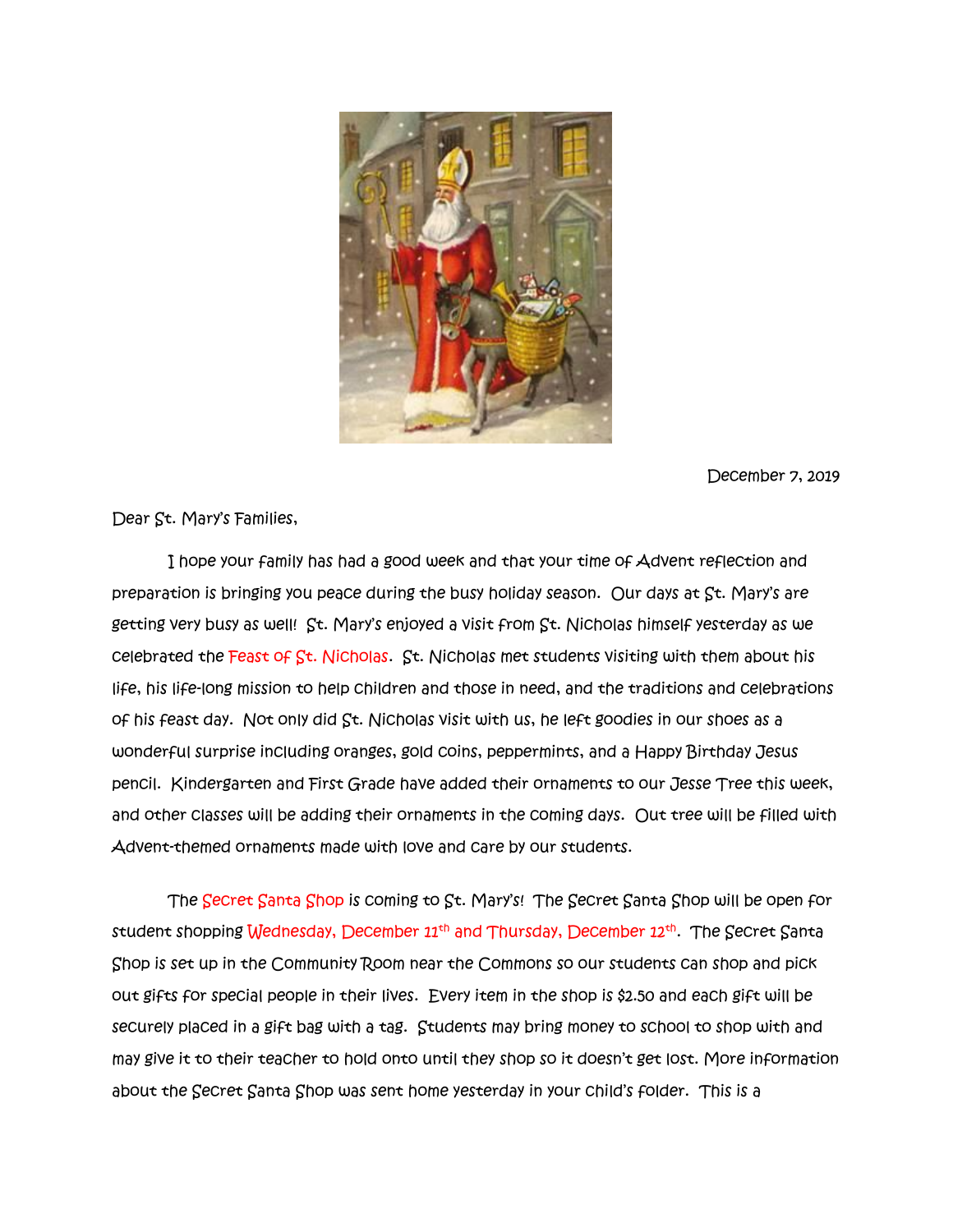wonderful tradition at St. Mary's and a special treat for our students. Please call the school office with any questions you may have.

St. Mary's is continuing our gelatin/Jello drive to support the Newton County Food Basket Brigade through Thursday, December 12<sup>th</sup>. This group of volunteers prepares 1,000 Christmas food baskets to help those in need have a nice meal on Christmas, and we are trying to collect 2,000 boxes to include in the baskets. Jello is added to the food baskets each year because it is a dessert that needs no additional ingredients other than water for those who may not have milk or other dessert ingredients available to them. Any flavor or brand of gelatin/Jello may be donated. A box for Jello donations is set up on the north wall of the Commons, and all donations are greatly appreciated!

Speaking of Christmas, please make plans to join us for special Christmas programs to celebrate the holiday season. Join us on Thursday evening, December  $12^{\text{th}}$  for the  $1^{\text{st}}$  –  $5^{\text{th}}$ Grade Christmas program, starting at 6:30 p.m. in the church with a hot cocoa and cookie reception following the performance in the Parish Hall. This will be a special time to visit with friends and family before the Christmas holiday and enjoy a cookie or two. Father Joe has graciously allowed us to use the sanctuary again this year for the program, and wanted to stress the reverence that is expected within this sacred place. The sanctuary is not a concert hall nor an auditorium, and Father Joes asks parents and grandparents to remember this. Parents and grandparents are asked to stay seated during the program, and not come forward to sit on the floor in front of the pews during performances. Early Learners - Kindergarten students will have their Christmas program on Monday, December 16<sup>th</sup> at 10:00 a.m. in the Parish Hall. There will be special seating for family members and the students from the elementary grades will also attend the morning performance for our youngest St. Mary's students.

Friday, December 20<sup>th</sup> is an early dismissal day, with school dismissing at 11:00 a.m. There will be no after-school care or afternoon bus service on this day. Our school community will celebrate Friday Mass at 8:30 a.m. and gather in the Commons for Christmas caroling afterwards. Classroom Christmas parties begin at 10:00 a.m. There are Christmas party sign-up sheets on many of the bulletin boards next to classrooms, so please take a peek to sign up to bring treats, needed supplies, and/or lend a helping hand. Classroom parties are always more fun when lots of parents can attend to enjoy the day as well!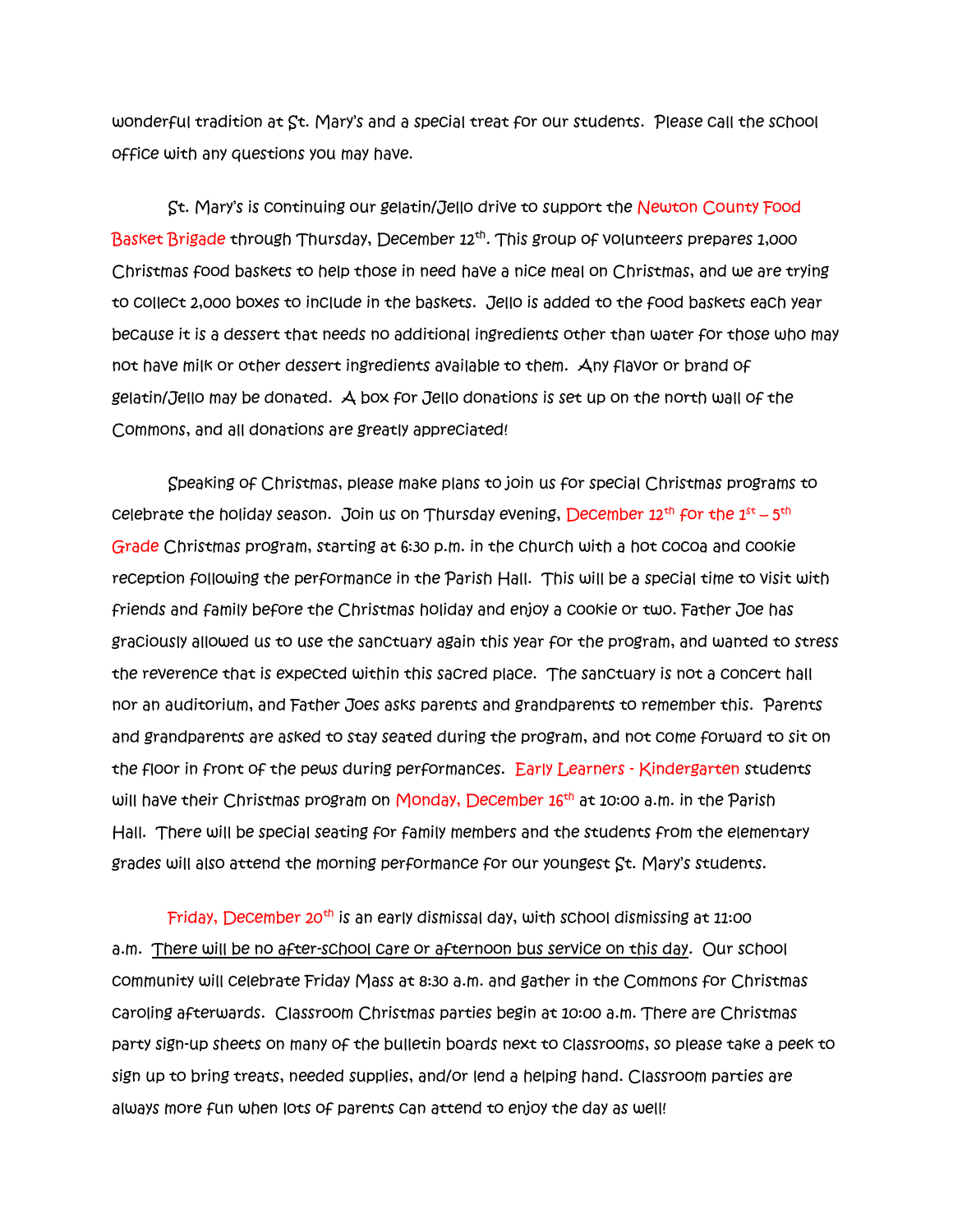Thank you and take care,

Joanne Lown

[jlown@jacss.org](mailto:jlown@jacss.org)

Upcoming Dates to Remember:

Thursday, December 12th

 $W$ ednesday, December  $11<sup>th</sup>$  - Secret Santa Shop at St. Mary's

Thursday, December  $12$ <sup>th</sup> 1 <sup>st</sup> -5<sup>th</sup> grade Christmas Program, 6:30 p.m. in Church with Cookie & Hot Cocoa Reception following in Parish Hall

Monday, December  $16^{th}$  Early Learners-Kindergarten Christmas Program, 10:00 a.m. in Parish Hall

Thursday, December 19th

Ugly Sweater Day and Free Dress Day

Friday, December 20<sup>th</sup> a.m.

Early Dismissal for Christmas Break at 11:00

No After-School Care

No Afternoon Bus Service